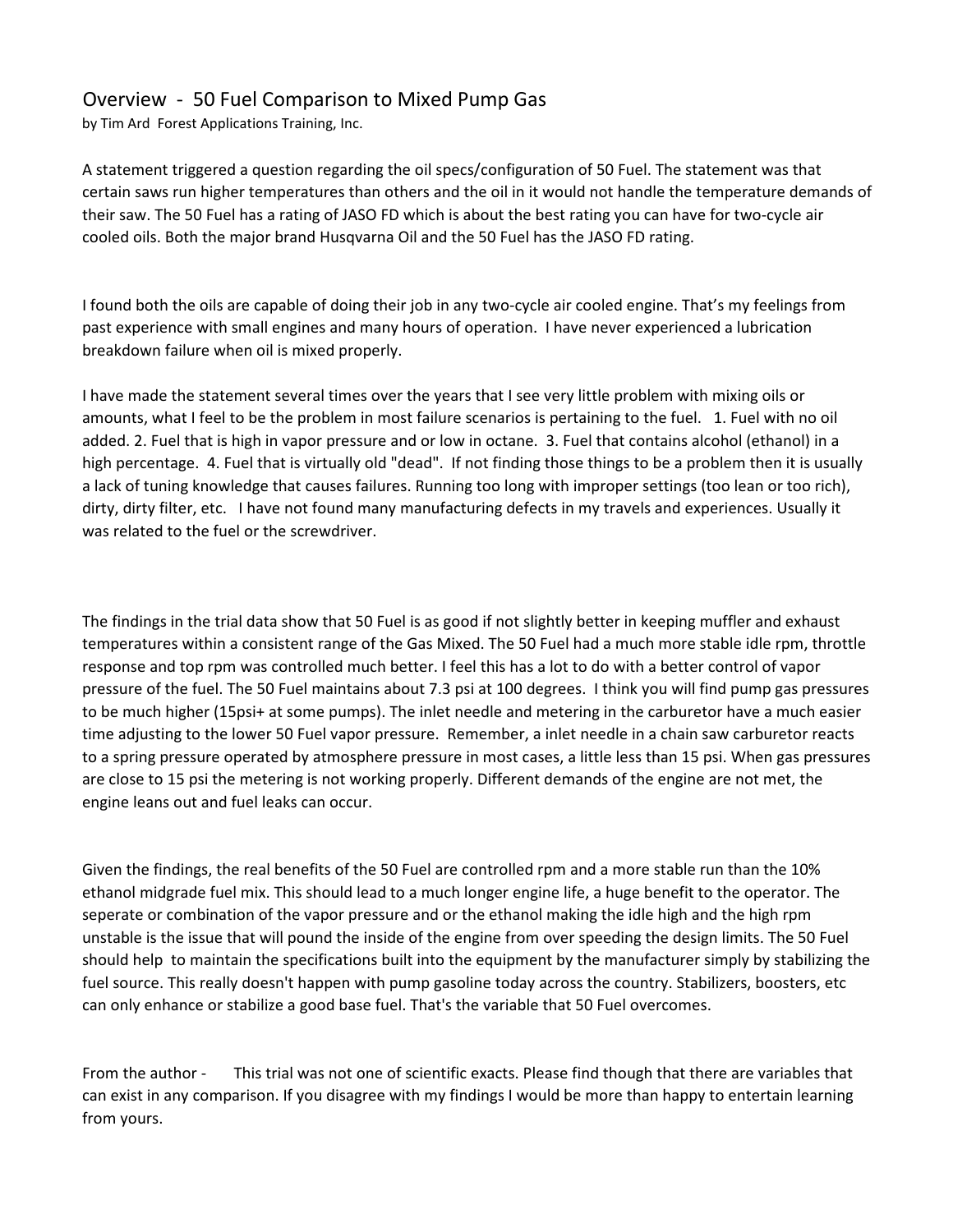## 50 Fuel - Run test

Objective: To check operating temperatures and rpm characteristics of common mixed gasoline and Husqvarna mix oil vs. 50 Fuel pre-mix fuel.

Gas mix was made with Husqvarna 50-1 smoke less oil and mid grade 89 octane gasoline with pump listing of 10% ethanol.

Test Day was high humidity and 47 to 50 degrees F. Hiram, GA approximately 800 ft above sea level. The Muffler skin temps were checked with a Craftsman 1000 degree handheld infrared style automotive pyrometer. The temp was checked on the front skin of the muffler after full throttle for 10 seconds, the chain stopped, reading taken. The exhaust gas temp was taken at the muffler exit after full throttle and held for highest reading, approximately 45 seconds. Two saws used: A Husqvarna 575xp with 20" bar and chain free spin no load. A Husqvarna 460 with 20" bar and chain free spin no load.

Both saws were warmed. First runs were with 50 Fuel. Changed to mixed gas, then back to 50 Fuel.

|               |                  |                   |                 | Muffler Skin |     |     |     | Average   | Exhaust  |
|---------------|------------------|-------------------|-----------------|--------------|-----|-----|-----|-----------|----------|
| Saw           | Fuel             | <b>Idle Speed</b> | High RPM        | Temp 1       | 2   | 3   |     | 4 Degrees | gas temp |
| Husqvarna 575 | 50 Fuel          | 2680              | Governor (1)    | 376          | 306 | 342 | 350 | 343.5     | 513      |
| Husqvarna 575 | <b>Gas Mixed</b> | 3120              | Governor (1)    | 372          | 399 | 403 | 387 | 390.25    | 544      |
| Husqvarna 575 | 50 Fuel          | 2690              | Governor (1)    | 370          | 392 | 372 | 381 | 378.75    |          |
| Husqvarna 460 | 50 Fuel          | 2940              | 13200-13300     | 230          | 230 | 219 | 232 | 227.75    |          |
| Husqvarna 460 | <b>Gas Mixed</b> | 3280              | 13450-13610 (2) | 281          | 217 | 287 | 247 | 258       |          |
| Husqvarna 460 | <b>Gas Mixed</b> | 3160              | 13500 (3)       |              |     |     |     |           | 542      |
| Husqvarna 460 | 50 Fuel          | 2740              | 13300 (3)       |              |     |     |     |           | 532      |